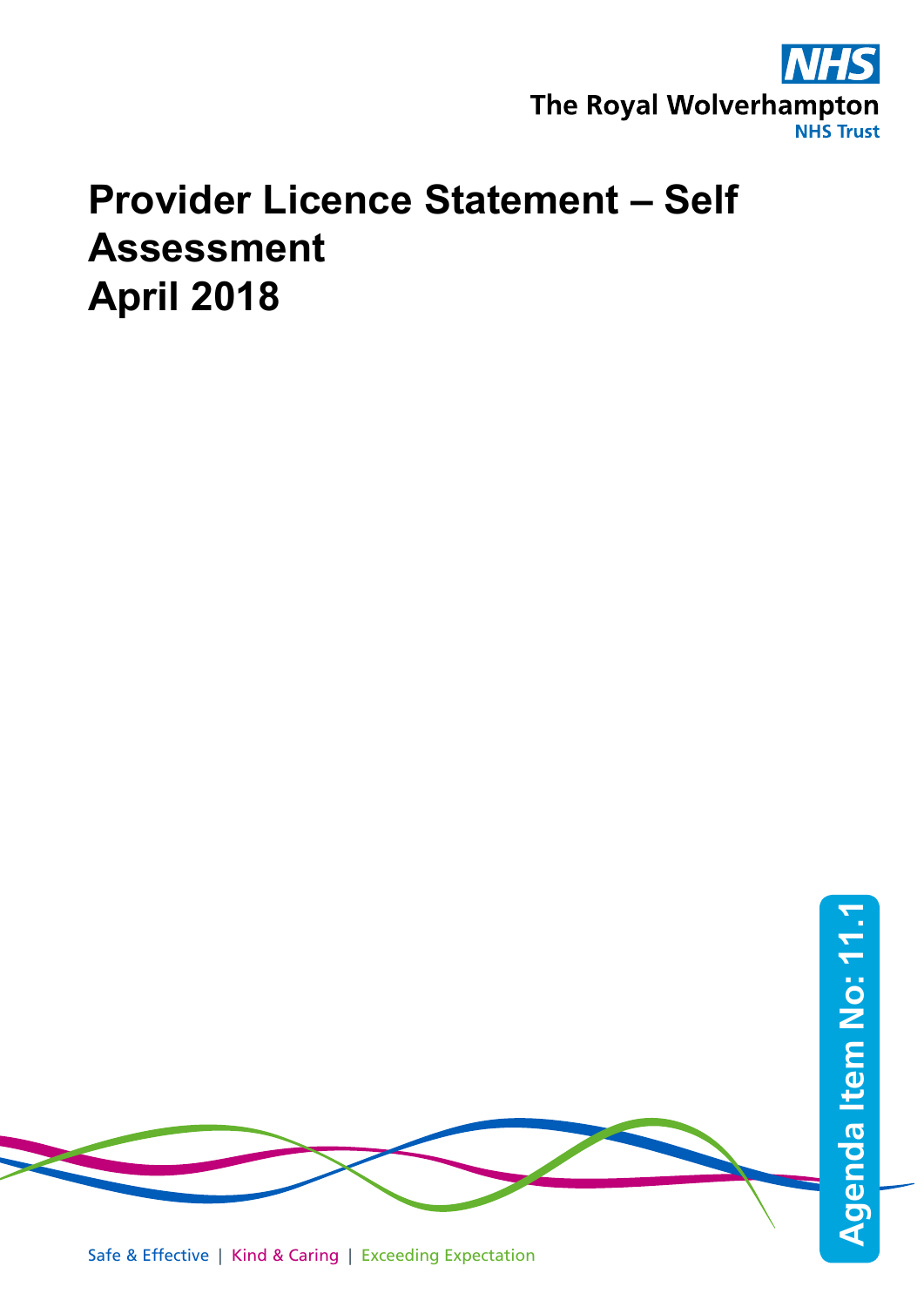The Royal Wolverhampton **NHS** 



| <b>Trust Board Report</b>                                      |                                                                                                                                                                                                                                                                                                                                                                                                             |  |  |  |  |
|----------------------------------------------------------------|-------------------------------------------------------------------------------------------------------------------------------------------------------------------------------------------------------------------------------------------------------------------------------------------------------------------------------------------------------------------------------------------------------------|--|--|--|--|
| <b>Meeting Date:</b>                                           | Monday 30 <sup>th</sup> April 2018                                                                                                                                                                                                                                                                                                                                                                          |  |  |  |  |
| Title:                                                         | Provider Licence Statement - Self Assessment                                                                                                                                                                                                                                                                                                                                                                |  |  |  |  |
| <b>Executive</b><br><b>Summary:</b>                            | NHS Foundation Trusts are required to operate under license which contain<br>a number of conditions. NHS Improvement have decided that 2 of the<br>conditions should equally apply to NHS Trusts and for 2018/19 have asked<br>Trust Boards to self-assess their compliance against the conditions.<br>This report covers one condition and a further report will be considered at the<br>June Trust Board. |  |  |  |  |
| <b>Action</b><br><b>Requested:</b>                             | The Board is asked to note the requirement for self-assessment against<br>licence standards and<br>approve the self-assessment declaration that the Trust is compliant with<br>condition C6(3).                                                                                                                                                                                                             |  |  |  |  |
| For the attention<br>of the Board                              |                                                                                                                                                                                                                                                                                                                                                                                                             |  |  |  |  |
| <b>Assure</b>                                                  | This report confirms the Trust Self-assessment of Compliance against the<br>required Condition C6 (3).                                                                                                                                                                                                                                                                                                      |  |  |  |  |
| <b>Advise</b>                                                  |                                                                                                                                                                                                                                                                                                                                                                                                             |  |  |  |  |
| <b>Alert</b>                                                   |                                                                                                                                                                                                                                                                                                                                                                                                             |  |  |  |  |
| <b>Author + Contact</b><br><b>Details:</b>                     | Kevin Stringer<br><b>Keith Wilshere</b><br><b>Chief Financial Officer</b><br><b>Company Secretary</b><br>Tel 307999 x4294<br>Tel 01902 695954<br>kevin.stringer@nhs.net<br>keith.wilshere1@nhs.net                                                                                                                                                                                                          |  |  |  |  |
| <b>Links to Trust</b><br><b>Strategic</b><br><b>Objectives</b> | 3. To have an effective and well integrated local health and care system that<br>operates efficiently<br>5. Maintain financial health - Appropriate investment to patient services                                                                                                                                                                                                                          |  |  |  |  |
| <b>Resource</b><br>Implications:                               | None                                                                                                                                                                                                                                                                                                                                                                                                        |  |  |  |  |
| <b>CQC Domains</b>                                             | <b>Well-led:</b> the leadership, management and governance of the organisation<br>make sure it's providing high-quality care that's based around individual<br>needs, that it encourages learning and innovation, and that it promotes an<br>open and fair culture.                                                                                                                                         |  |  |  |  |
| <b>Equality and</b><br><b>Diversity Impact</b>                 | There are no impacts on Equality and Diversity.                                                                                                                                                                                                                                                                                                                                                             |  |  |  |  |
| <b>Risks: BAF/TRR</b>                                          | The report does not identify any new or changed risks.                                                                                                                                                                                                                                                                                                                                                      |  |  |  |  |
| <b>Risk: Appetite</b>                                          |                                                                                                                                                                                                                                                                                                                                                                                                             |  |  |  |  |
| <b>Public or Private:</b>                                      | <b>Public Board</b>                                                                                                                                                                                                                                                                                                                                                                                         |  |  |  |  |
| <b>References</b><br><b>NHS</b>                                | NHS Improvement Licence Self-assessment requirement<br>In determining this matter, the Board should have regard to the Core                                                                                                                                                                                                                                                                                 |  |  |  |  |
| <b>Constitution:</b>                                           | principles contained in the Constitution of:<br>Equality of treatment and access to services<br>High standards of excellence and professionalism<br>Service user preferences<br>Cross community working<br><b>Best Value</b><br>Accountability through local influence and scrutiny                                                                                                                         |  |  |  |  |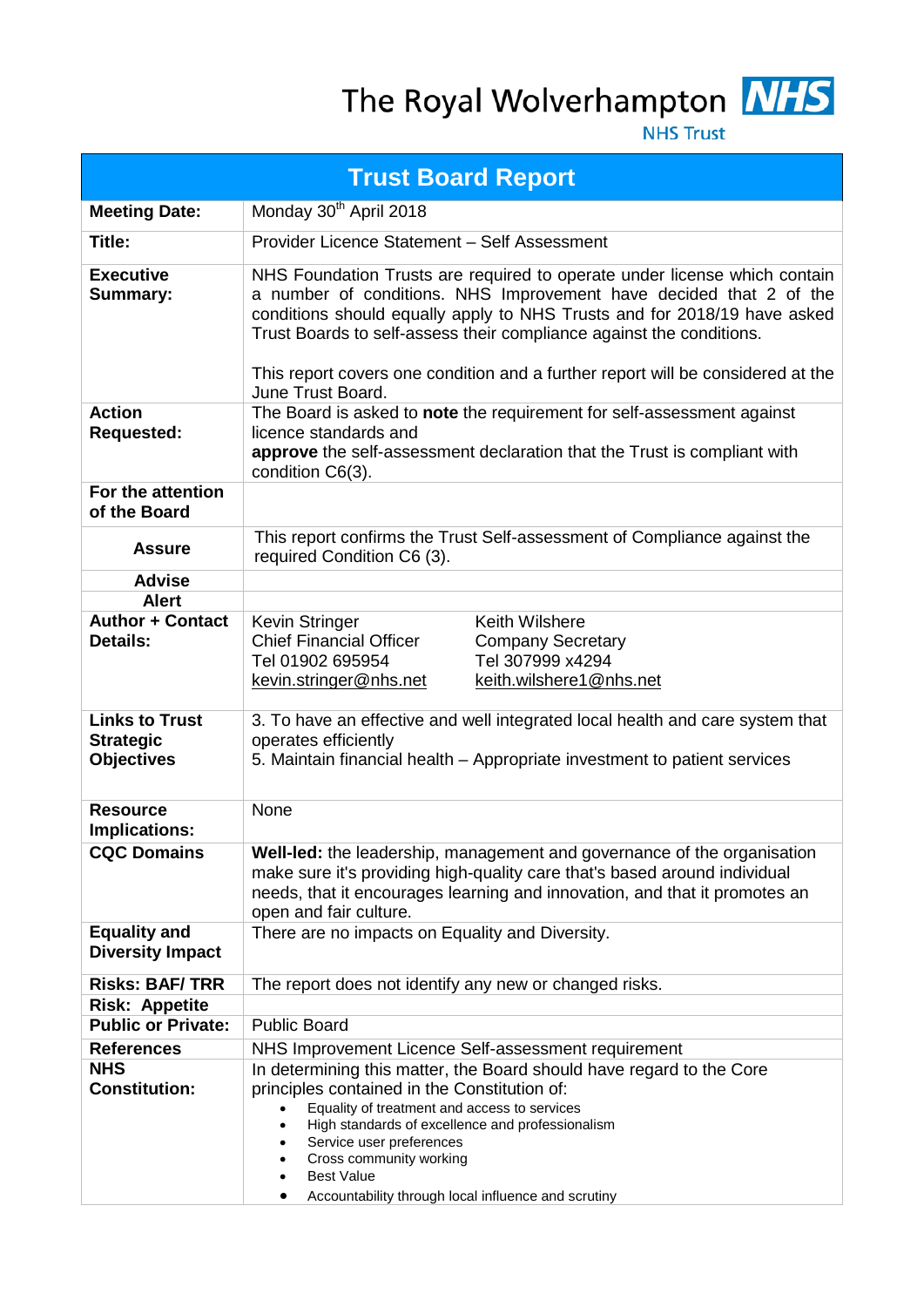| <b>Report Details</b>                                                                                                                                                                                          |  |  |  |  |
|----------------------------------------------------------------------------------------------------------------------------------------------------------------------------------------------------------------|--|--|--|--|
| The Trust is required to self-certify that it is compliant with conditions G6(3) and FT4(8)<br>which are FT provider licence requirements which NHS Improvement have declared are<br>applicable to NHS Trusts. |  |  |  |  |
| Condition C6(3) is required to be signed off by 31 <sup>st</sup> May and is detailed for Board<br>consideration below.                                                                                         |  |  |  |  |
| Condition FT4(8) is related to certify compliance with Governance standards and objectives<br>and is due for sign off by 30 June 2018.                                                                         |  |  |  |  |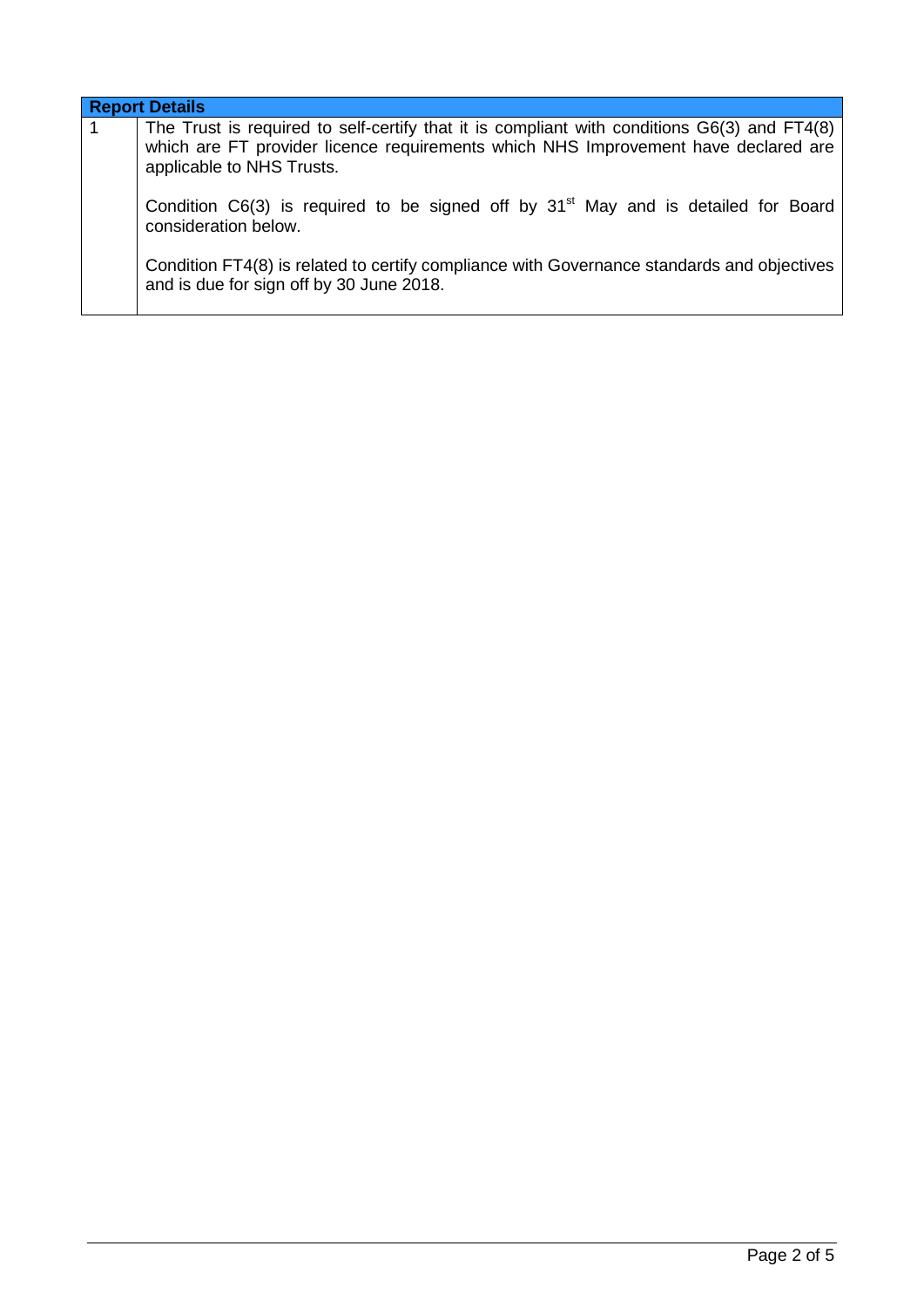**NHS Provider License Conditions – Compliance Statement 2017/18** 

| <b>General Condition 6 - Systems</b> | Lead/s to              | <b>Trust position statement</b>              | <b>Risks and gaps</b>                  | <b>Evidence/ Comment</b>     |
|--------------------------------------|------------------------|----------------------------------------------|----------------------------------------|------------------------------|
| for compliance with licence          | respond                |                                              |                                        |                              |
| conditions and related               |                        |                                              |                                        |                              |
| obligations – Sign off Due $31st$    |                        |                                              |                                        |                              |
| <b>May 17</b>                        |                        |                                              |                                        |                              |
| Condition G6-                        | $a, b, c)$ CEO/        | The Trust has had no conditions imposed      |                                        | $\bullet$ BAF                |
| 1. The Licensee shall take all       | Finance                | upon it preventing it from discharging its   |                                        | • Trust Risk Register        |
| reasonable precautions against       | Director/              | statutory responsibilities.                  |                                        |                              |
| the risk of failure to comply        | <b>Board Secretary</b> |                                              |                                        |                              |
| with:                                |                        | The NHS Constitution is considered           |                                        |                              |
| (a) the Conditions of this           |                        | against each report/paper presented the      |                                        |                              |
| Licence,                             |                        | Board and its sub committees.                |                                        |                              |
| (b) any requirements imposed         |                        |                                              |                                        |                              |
| on it under the NHS Acts, and        |                        | Each subcommittee monitors compliance        |                                        |                              |
| (c) the requirement to have          |                        | against contractual requirements and         |                                        |                              |
| regard to the NHS Constitution       |                        | provides assurance to the Board with         |                                        |                              |
| in providing health care             |                        | identification of risk and mitigation.       |                                        |                              |
| services for the purposes of         |                        |                                              |                                        |                              |
| the NHS.                             |                        |                                              |                                        |                              |
| 2. Without prejudice to the          | a, b) Finance          | a) The Trust Board approved a financial      | The BAF contains 3 financially related | <b>BAF/TRR</b><br>$\bullet$  |
| generality of paragraph 1, the       | Director               | plan at its March Board meeting agreeing     | risk (SR 8,9,10) which are monitored   | Minutes of F&P               |
| steps that the Licensee must         |                        | to the NHS Improvement control total of      | and managed though the F&P             | <b>Escalation reports to</b> |
| take pursuant to that                |                        | £16.2m surplus for 2018/19.                  | Committee and reported to Trust        | Board monthly                |
| paragraph shall include:             |                        | Financial risks to the plan have been        | Board                                  |                              |
| (a) the establishment and            |                        | identified along with mitigation plans and   |                                        |                              |
| implementation of processes          |                        | these have been highlighted in the           |                                        |                              |
| and systems to identify risks        |                        | Trust's Board Assurance Framework and        |                                        |                              |
| and guard against their              |                        | risk register. The Trust's Finance and       |                                        |                              |
| occurrence; and                      |                        | Performance Committee will monitor the       |                                        |                              |
| (b) regular review of whether        |                        | key risks to the financial plan ensuring all |                                        |                              |
| those processes and systems          |                        | appropriate action is taken to deliver the   |                                        |                              |
| have been implemented and of         |                        | 18/19 financial position.                    |                                        |                              |
| their effectiveness.                 |                        |                                              |                                        |                              |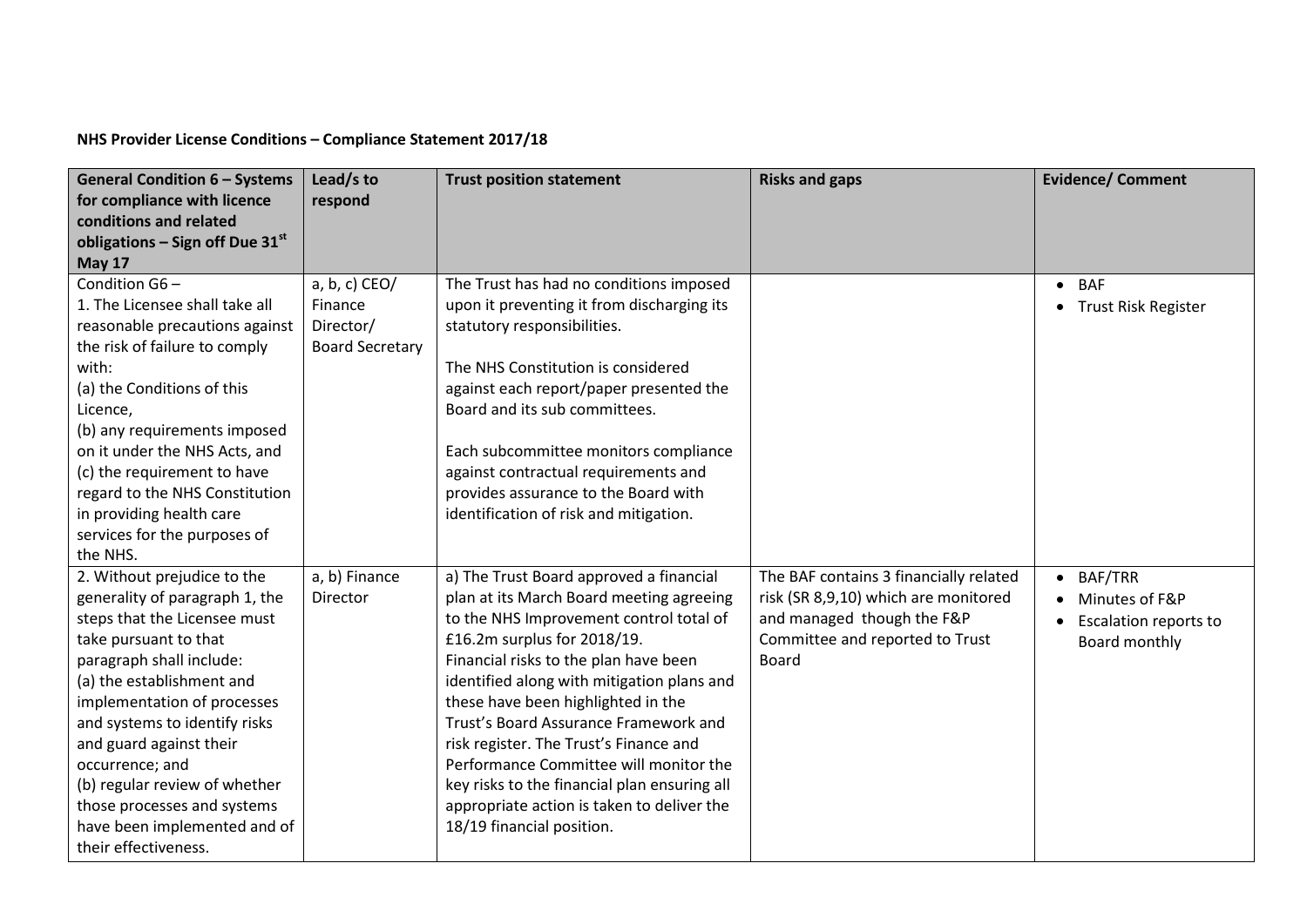| a) Chief Nurse,<br>Head of | a) The Trust has a well-established<br>framework for governance to inform the |                                      | <b>Risk Management</b><br>$\bullet$              |
|----------------------------|-------------------------------------------------------------------------------|--------------------------------------|--------------------------------------------------|
| Governance and             | Trust Board of operational and strategic                                      |                                      | <b>Assurance Strategy</b>                        |
|                            |                                                                               |                                      | <b>Risk Management</b><br>$\bullet$              |
| Legal                      | risks as well as to provide assurance on                                      |                                      | <b>Assurance Strategy</b>                        |
|                            | business performance and compliance.                                          |                                      | Trust Audit 2016                                 |
|                            | The framework sets in place a high level                                      |                                      | <b>Risk Management</b><br>$\bullet$              |
|                            | committee and management structure,                                           |                                      | Policy internally                                |
|                            | below the Trust Board, for the delivery of                                    |                                      | reviewed.                                        |
|                            | assured governance.                                                           |                                      |                                                  |
|                            | Sub Trust Board assurance committees are                                      |                                      |                                                  |
|                            | constituted to ensure the delegated                                           |                                      |                                                  |
|                            | operation of effective risk management                                        |                                      |                                                  |
|                            | systems, processes and outcomes. These                                        |                                      |                                                  |
|                            | committees inform and assure the Trust                                        |                                      |                                                  |
|                            | Board through the functioning and                                             |                                      |                                                  |
|                            | reporting of sub-groups and specialist                                        |                                      |                                                  |
|                            | working groups defined in their terms of                                      |                                      |                                                  |
|                            | reference.                                                                    |                                      |                                                  |
|                            |                                                                               |                                      |                                                  |
|                            | b) An Internal Audit report on Divisional<br>Governance concluded that the    |                                      | <b>Internal Audit Reports</b>                    |
|                            |                                                                               |                                      | on Governance, BAF                               |
|                            | governance arrangements from                                                  |                                      | etc.                                             |
|                            | Directorate to Trust Board level have been                                    |                                      | Completion of internal<br>$\bullet$              |
|                            | well designed and, from the evidence                                          |                                      | audit recommendations                            |
|                            | gathered, are working in an effective                                         |                                      |                                                  |
|                            | manner and assurances are received                                            |                                      |                                                  |
|                            | throughout the whole structure.                                               |                                      |                                                  |
|                            | During 2016-2017 the Trust also                                               | <b>Recommendations from Deloitte</b> | Report to Board June<br>$\bullet$                |
|                            | underwent an independent review of                                            | Governance Review are complete.      | 2017 and January 2018                            |
|                            | governance by Deloitte. As part of the                                        |                                      |                                                  |
|                            | review the Trust Board and its                                                |                                      | on progress and                                  |
|                            | Committees were observed, and Directors                                       |                                      | completion against<br><b>Deloitte Governance</b> |
|                            | and senior staff were interviewed. The                                        |                                      | review actions.                                  |
|                            | report was largely positive, but identified                                   |                                      |                                                  |
|                            | recommendations for improvement that                                          |                                      |                                                  |